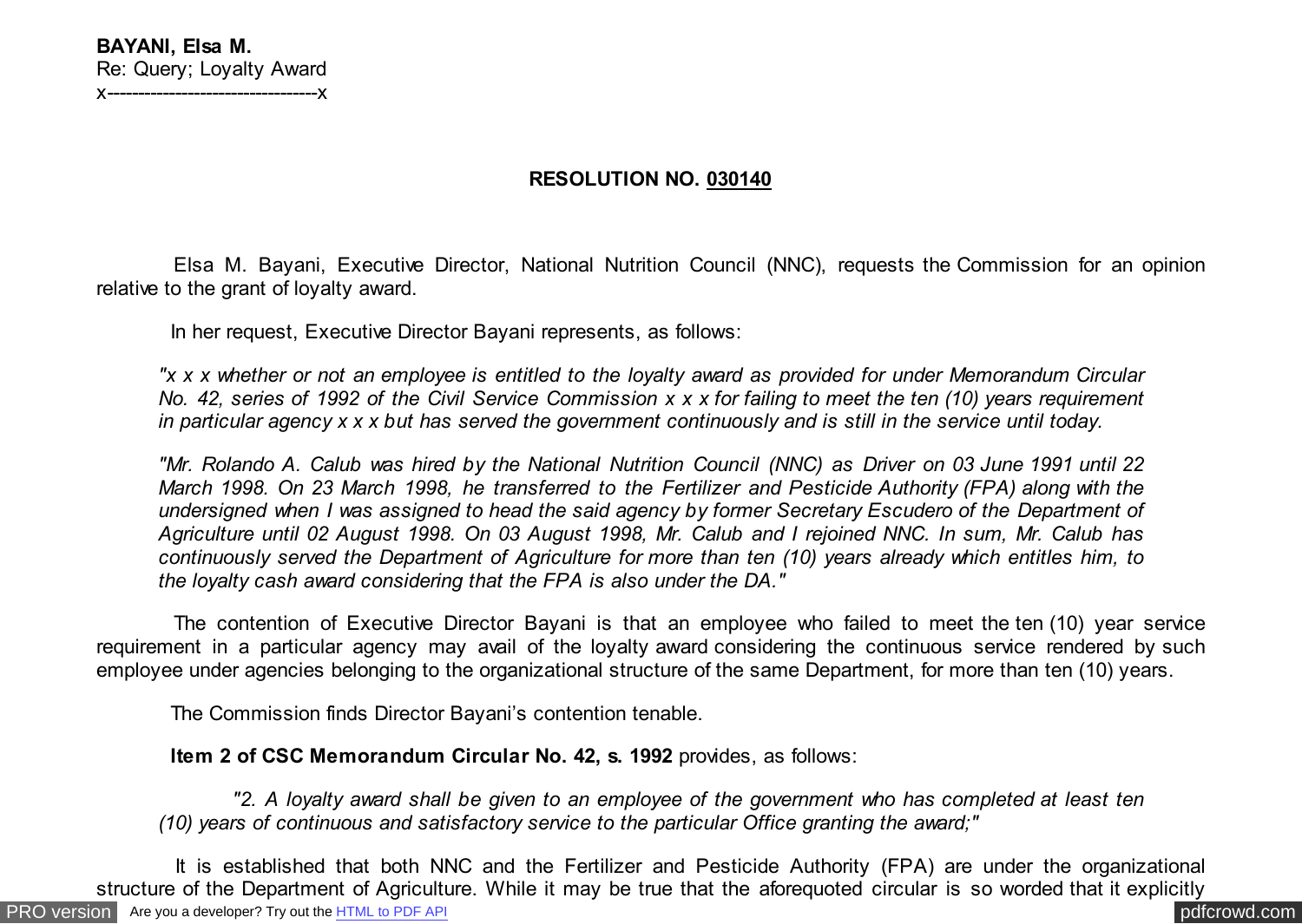mentions only of the term "office", it bears emphasis, however, that the same is used in its generic sense, and thus, should be construed to be synonymous with the terms, e.g., department, bureau, agency or local government unit for purposes of the grant of loyalty award. Moreover, the subject benefit being in the nature of a social legislation, should be liberally construed or administered in favor of the intended recipients. This being the case, the subject driver of NNC should be entitled to the grant of loyalty award, since he is deemed considered to have rendered the ten (10) year service requirement in a particular office (department) as contemplated under CSC Memorandum Circular No. 42, s. 1992.

 **WHEREFORE,** the Commission hereby rules that the ten (10) year continuous and satisfactory service requirement in a particular office for purposes of the grant of loyalty award should be construed to be synonymous with services rendered in a particular department, agency, bureau or local government unit.

Quezon City, JAN 30 2003

(Original Signed) **JOSE F. ERESTAIN, JR. Commissioner** 

(Original Signed) **KARINA CONSTANTINO-DAVID**  Chairman

(Original Signed) **J. WALDEMAR V. VALMORES** Commissioner

Attested by:

(Original Signed) **ARIEL G. RONQUILLO** Director III